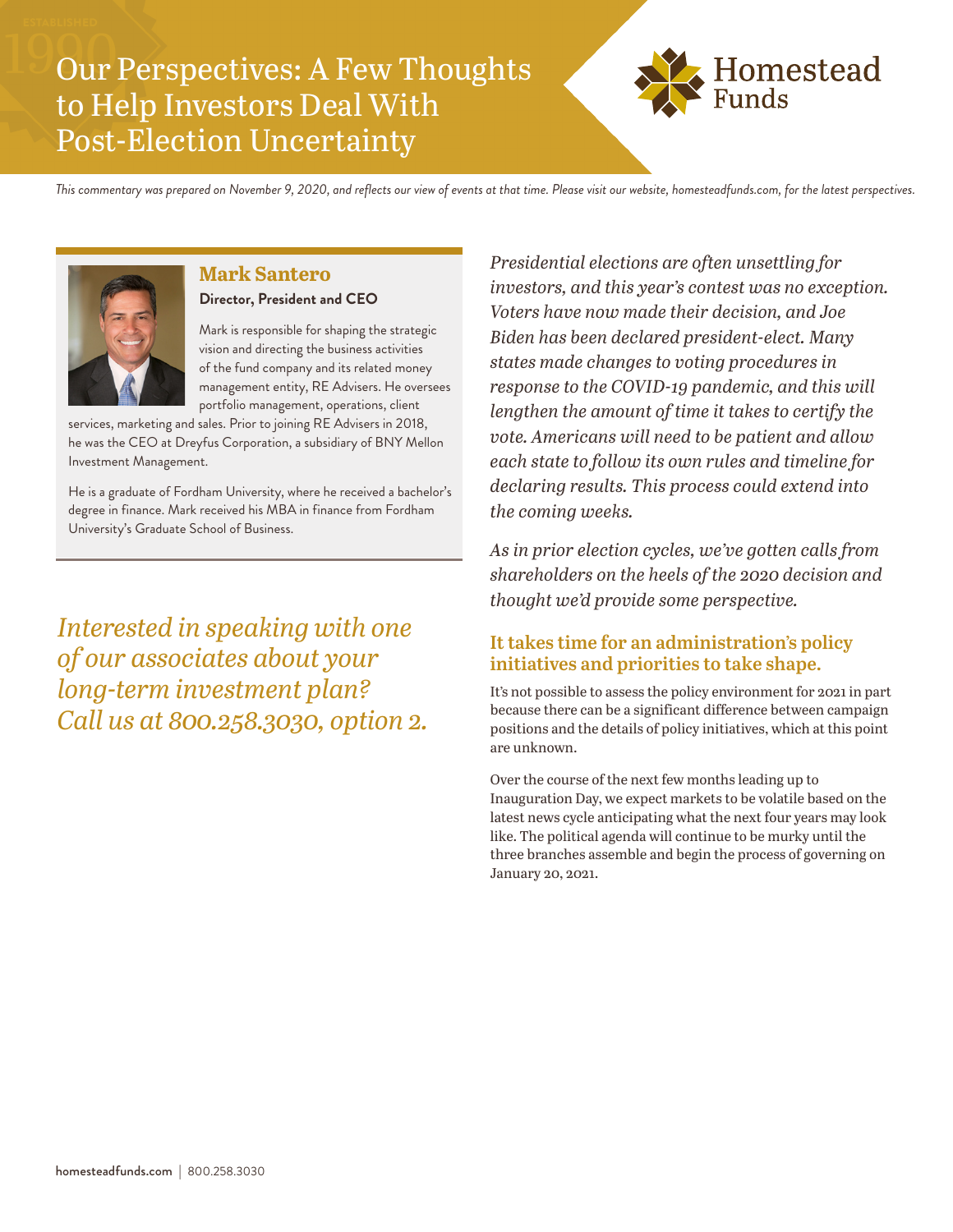### **Market performance is based on many factors, not just the person in the Oval Office.**

Many factors affect the performance of the financial markets, including the strength of the economy, regulatory changes, government spending, interest rates, taxes and other variables. Importantly now, the pandemic remains a threat to public health. Regardless of the political backdrop, the financial markets are likely to remain volatile until there is more clarity on additional stimulus programs (to provide short-term support and liquidity) or greater certainty regarding the availability of a vaccine or other therapeutic response (needed for the economy to return to a more normal level of activity).

### **Historically, election year volatility is smoothed out by longer-term market performance.**

A comforting thought: Looking at stock market performance represented by the S&P 500 in the years following elections since 1932, the average annualized four-year return was 9.3%. Only three presidential elections out of 22 resulted in a negative four-year return.<sup>1</sup>

As the timeline below shows, stocks have trended higher over the long term and through different administrations.



Source: Official Data Foundation

#### <sup>1</sup> Columbia Threadneedle, Latest Insights, August 2020